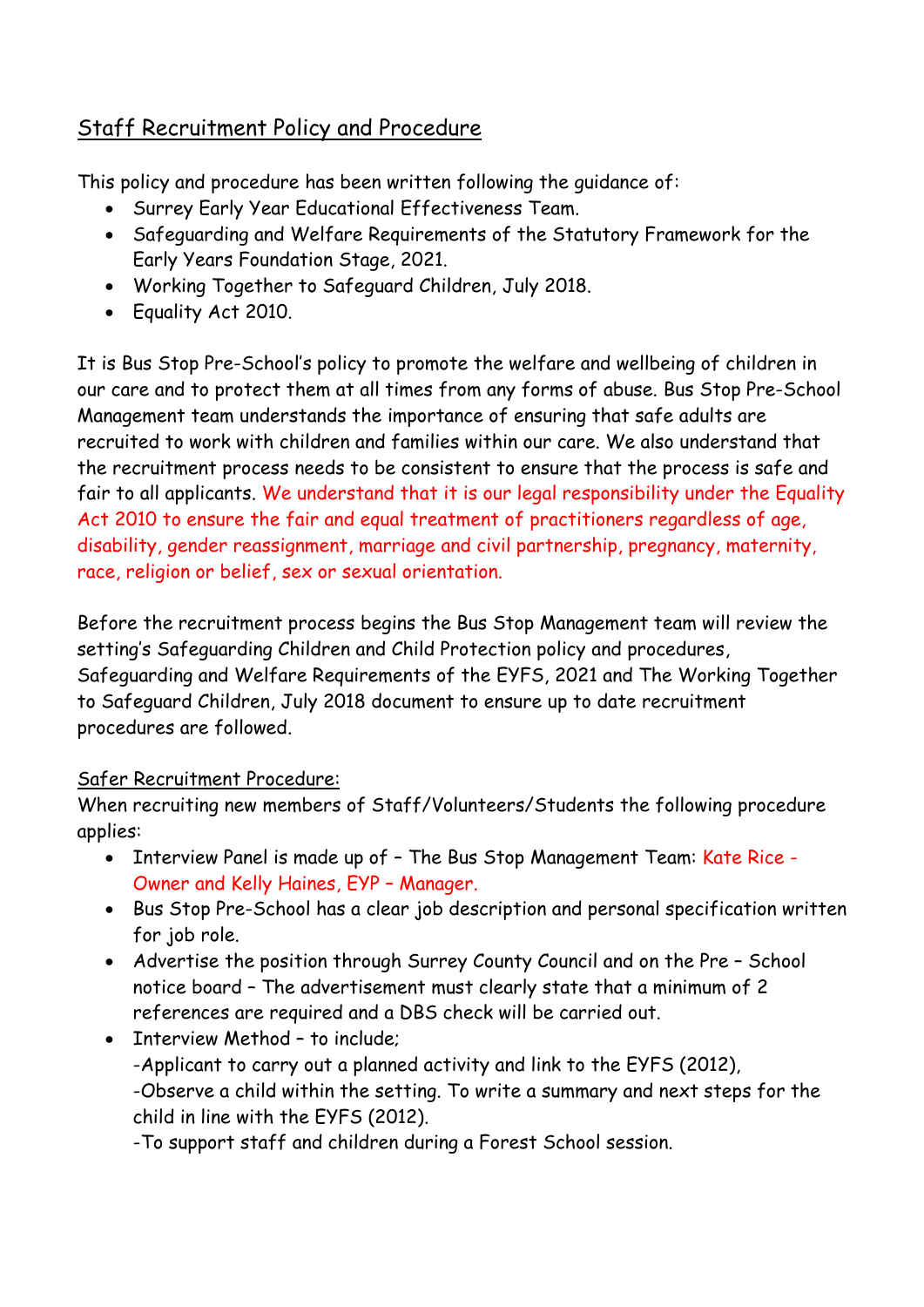-A Formal Interview to take place after the above has been carried out to the Management team and other staff member's satisfactory standard.

Please note that the above interview methods are dependent on the position being applied for, for example a volunteer would not be expected to carry out a planned activity with links to EYFS (2012). Also, before carrying out the Observation part of the interview, parental consent will be obtained before an applicant observes an individual child.

- Shortlisting of Applicants This is carried out by the Bus Stop Management team. The Management team will analyse the applicant's personal specification in line with Bus Stop Pre-School practice and specifications, the qualifications held, experience and knowledge of working with children.
- Interview Questions have been written by the Bus Stop Management team. Interview questions to probe the applicant's motive and attitudes towards safeguarding and children.
- Send out Application Pack to applicants this to include;

-Job description and personal specification,

-Application form – this includes criminal record self-disclosure, information of references, self-disclosure of right to work in the UK.

-Information on DBS process.

- Safeguarding Children/ Child Protection Policy.

- The Bus Stop Management team to read application forms and check information for example, if an applicant has also sent their CV, ensure that the information given such as qualifications, corresponds. Also, to check that information given relates to the Bus Stop Pre-School job description and personal specification for the role. Identify criminal convictions history, right to work in the UK and gaps in employment.
- The Bus Stop Management team to short list the applicants. Please see above information on shortlisting.
- Applicants invited to an interview depending upon the suitability of the information given in their application form. Bus Stop Management to inform applicant's by letter or telephone of the interview process:

-Who is the interview panel – Kate Rice and Kelly Haines,

-What is the interview method – Activity, Observation, Forest School session, Formal Interview.

-How long with the interview take.

-What documents to bring to the interview – certificates of qualification and professional registration, identity documents, right to work in the UK documents, DBS check if already obtained.

• Interview to be carried out. Discuss any criminal convictions history with applicant and gaps in employment.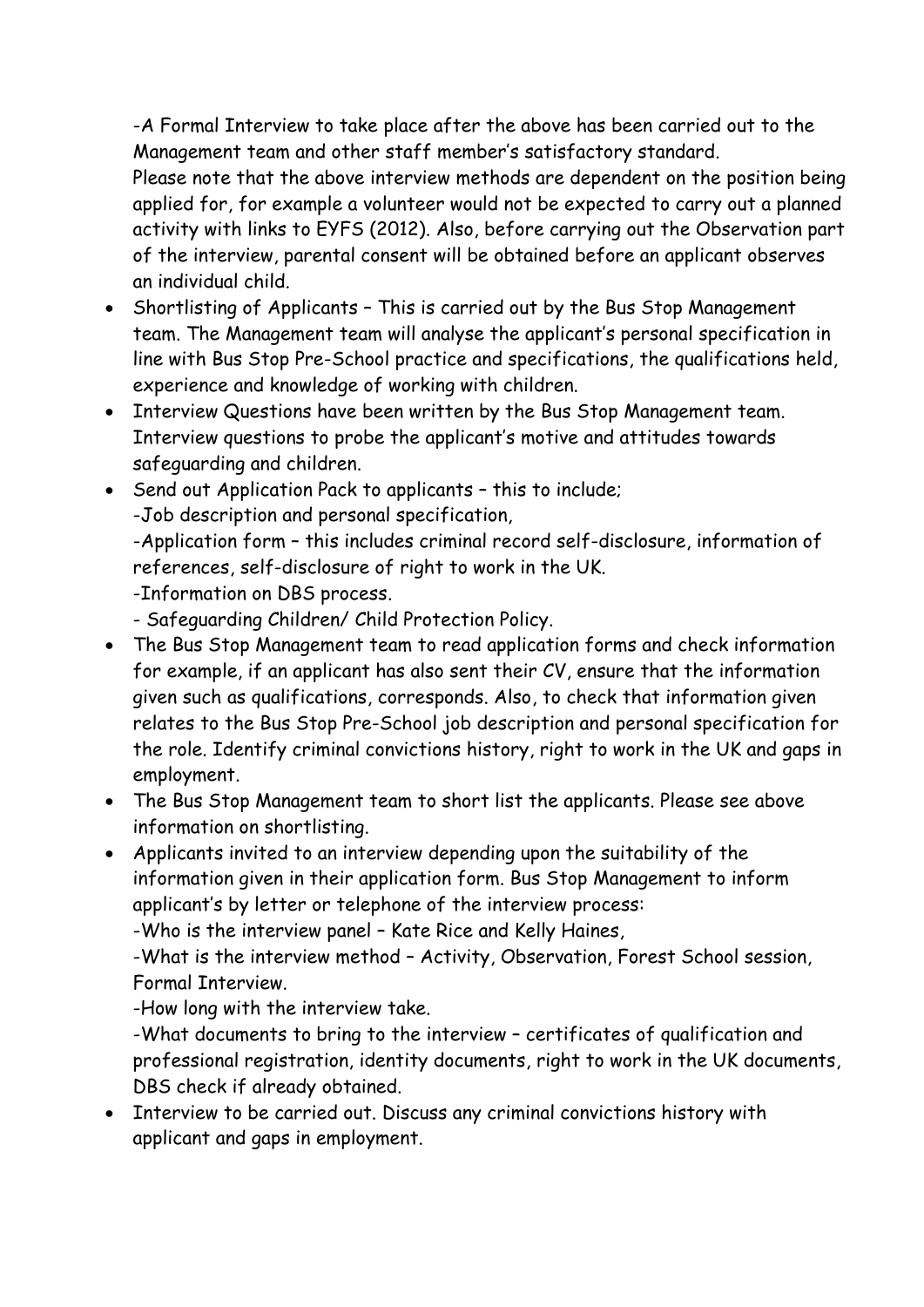- Short listing of applicants Bus Stop References template used. References contacted and scrutinised. If references return with only date and time of employment stated, Management team must contact the referee directly or alternatively ask applicant for another reference. Consent from applicant will be sought enabling the Management team to verified the status of an existing DBS. Verification will be carried out through the Disclosure and Barring Service and or the DBS update service. If the DBS identifies changes to the disclosure details, a new enhanced DBS will be applied for.
- An initial job offer letter will be sent to applicant, stating that this is dependent upon 2 positive reference checks and an enhanced DBS check.
- References will be requested from at least two previous employers within the last 5 years and character references where applicable.
- A medical suitability check will be carried out where appropriate.
- Depending on the above, a job offer letter will be sent to applicant informing them of the probationary period and start date. A Contract and Staff Handbook will be issued detailing their employment terms and conditions.
- Unsuccessful applicants will be informed by a letter or by telephone.
- New staff information pack will be given containing the settings Behaviour policy, Safeguarding Children policy and Health, Hygiene and Safety policy. All staff are expected to read and sign the Staff Handbook, as part of their terms and conditions of employment.
- On the first day of employment the new member of staff will be given an induction by the Manager and will be asked to sign and date an induction forms.
- Staff member to attend safeguarding children training and Paediatric First Aid training within first 6 months of employment.
- A new staff member may begin working at the Pre-School before their DBS check has been received, however in this circumstance a DBS check MUST have already been applied for by the Management team and the above recruitment checks carried out successfully. In this circumstance a new staff member will not be left alone, in charge of children or carry out personal care until a successful DBS check has been received. Please see the Safeguarding Children and Child Protection policy and procedure for more details.

Where by an existing employee has subscribed to the DBS online update service the Management team is able to check the status of the DBS. In the event that the DBS identifies changes to the disclosure details, a new enhanced DBS will be applied for. Permission to check the update service will be sought from the employee (Statutory Framework for the Early Years Foundation Stage, 20121).

In the event of an allegation being made about a staff member this policy and procedure will be reviewed by the Bus Stop Management team.